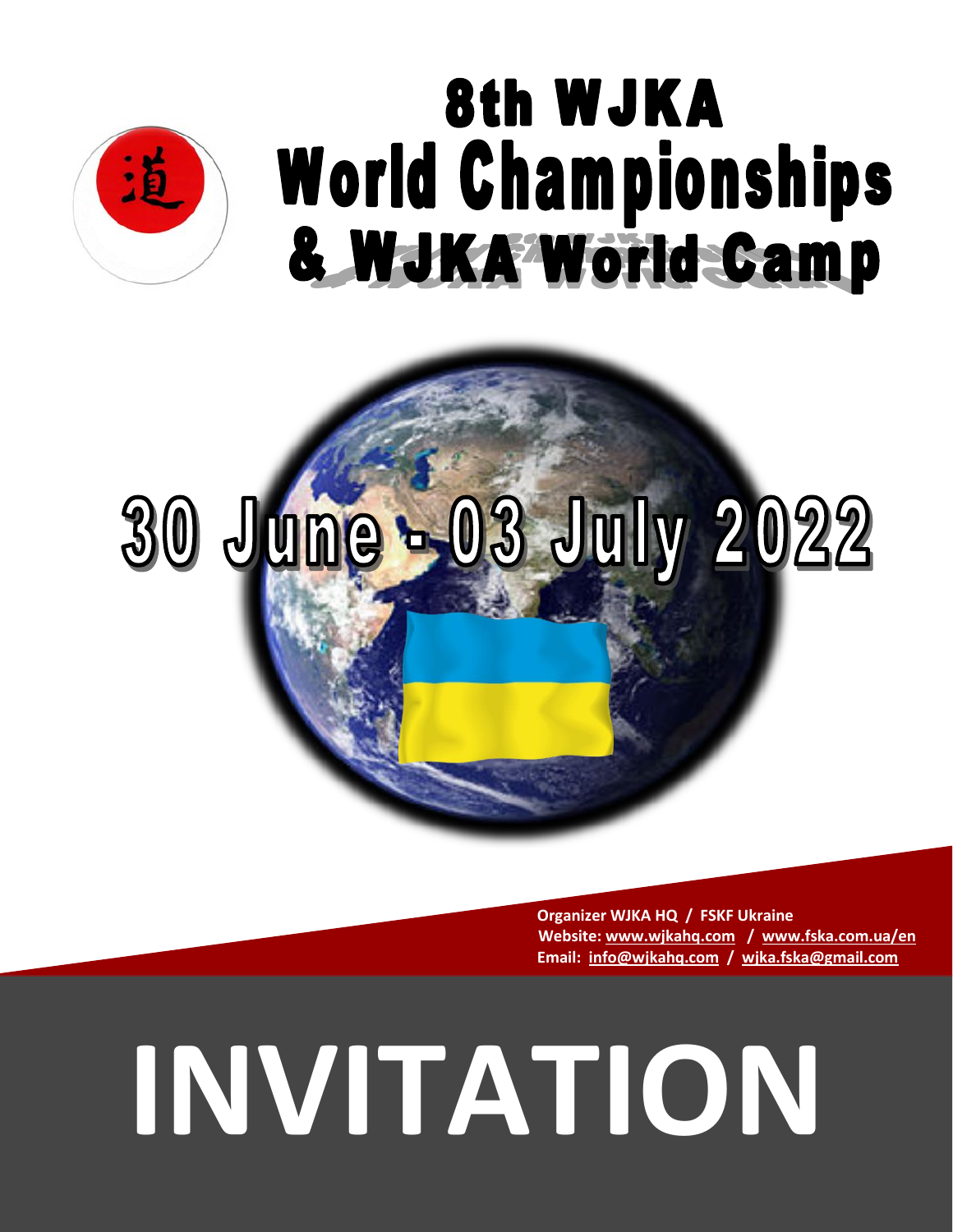

## **WORLD JKA KARATE ASSOCIATION and FSKF UKRAINE**

*are honored to present the***:**

## **8 th WJKA WORLD CHAMPIONSHIPS & WJKA WORLD CAMP**

**- Open to all traditional Shotokan karate-ka -**

**30th June - 03 rd July 2022**

## **Sports Hall Budivelnyk, Avenue Khimikiv 50/2 Cherkasy, Ukraine**

**[www.wjkahq.com](http://www.wjkahq.com/) [www.fska.com.ua/en](http://www.fska.com.ua/en)**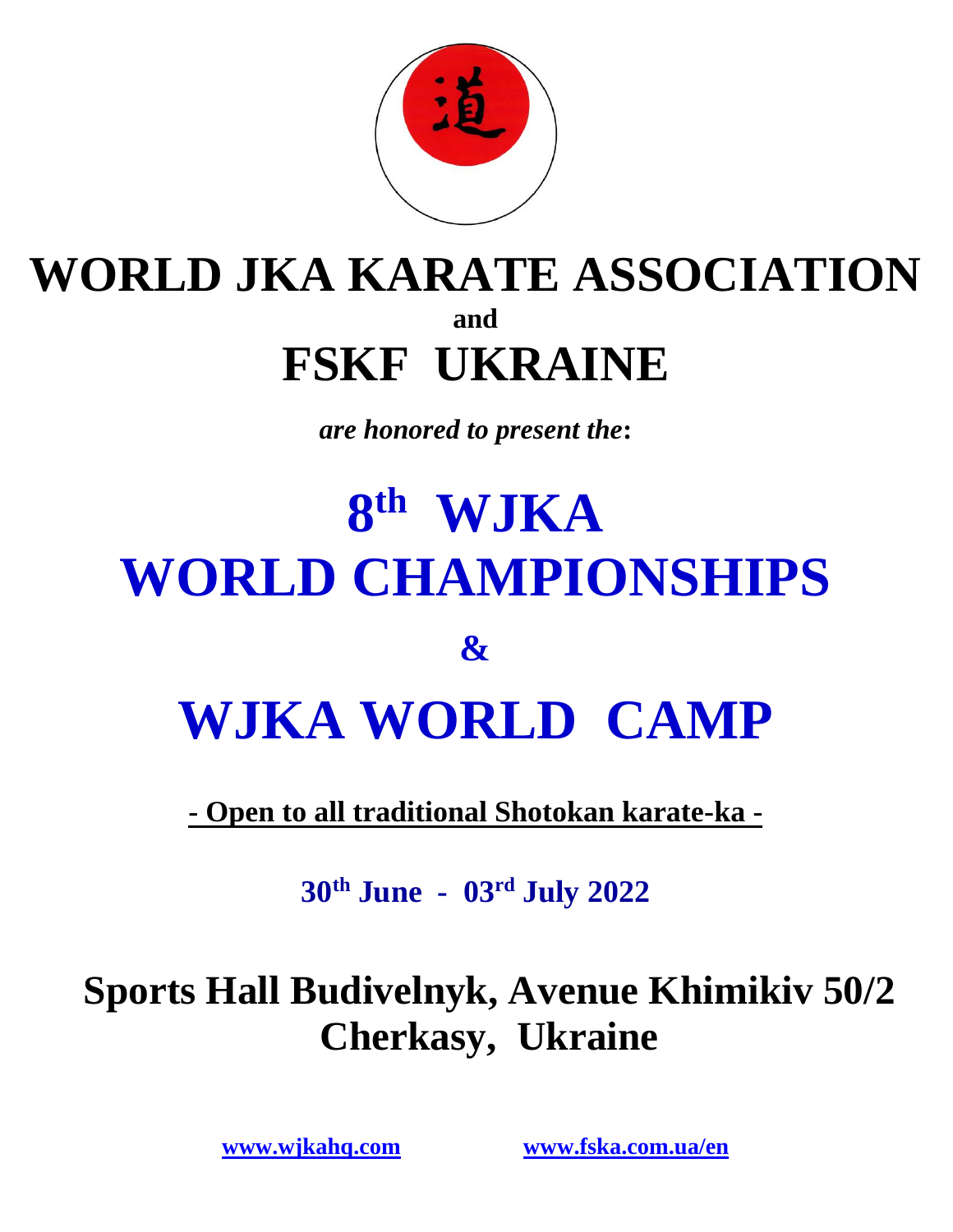

## **WORLD JKA KARATE ASSOCIATION & FSKF UKRAINE**

To all member federations and friends of the World JKA Karate Association. WJKA H.Q. and FSKF Ukraine have the pleasure in inviting you on behalf of Jan Knobel sensei, to the **8 th WJKA World Championships & WJKA World Camp** to be held Sports Hall Budivelnyk, Avenue Khimikiv 50/2, Cherkasy, Ukraine .

Each nation is requested to bring two national flags to the tournament.

We urge you to study this invitation thoroughly and to continually visit our web-site www.wikahq.com and www.fska.com.ua/en for further updates. This web pages will contain important information concerning your registration as well as all other information that might be useful for you.

Please ensure the timely and precise forwarding of all necessary forms. The deadline is **1 st MAY 2022**.

In case you are in need of more explicit information, do not hesitate to e-mail us through: [info@wjkahq.com](mailto:info@wjkahq.com) / [wjka.fska@gmail.com](mailto:wjka.fska@gmail.com) We look forward to seeing you in Cherkasy, Ukraine and wish you all the best when taking part in the **8 th WJKA World Championships & WJKA World Camp**

Best wishes in Shotokan,

Jan Knobel . Anatoliy Naumenko WJKA President & Chief Instructor FSKF Ukraine President & Chief Instructor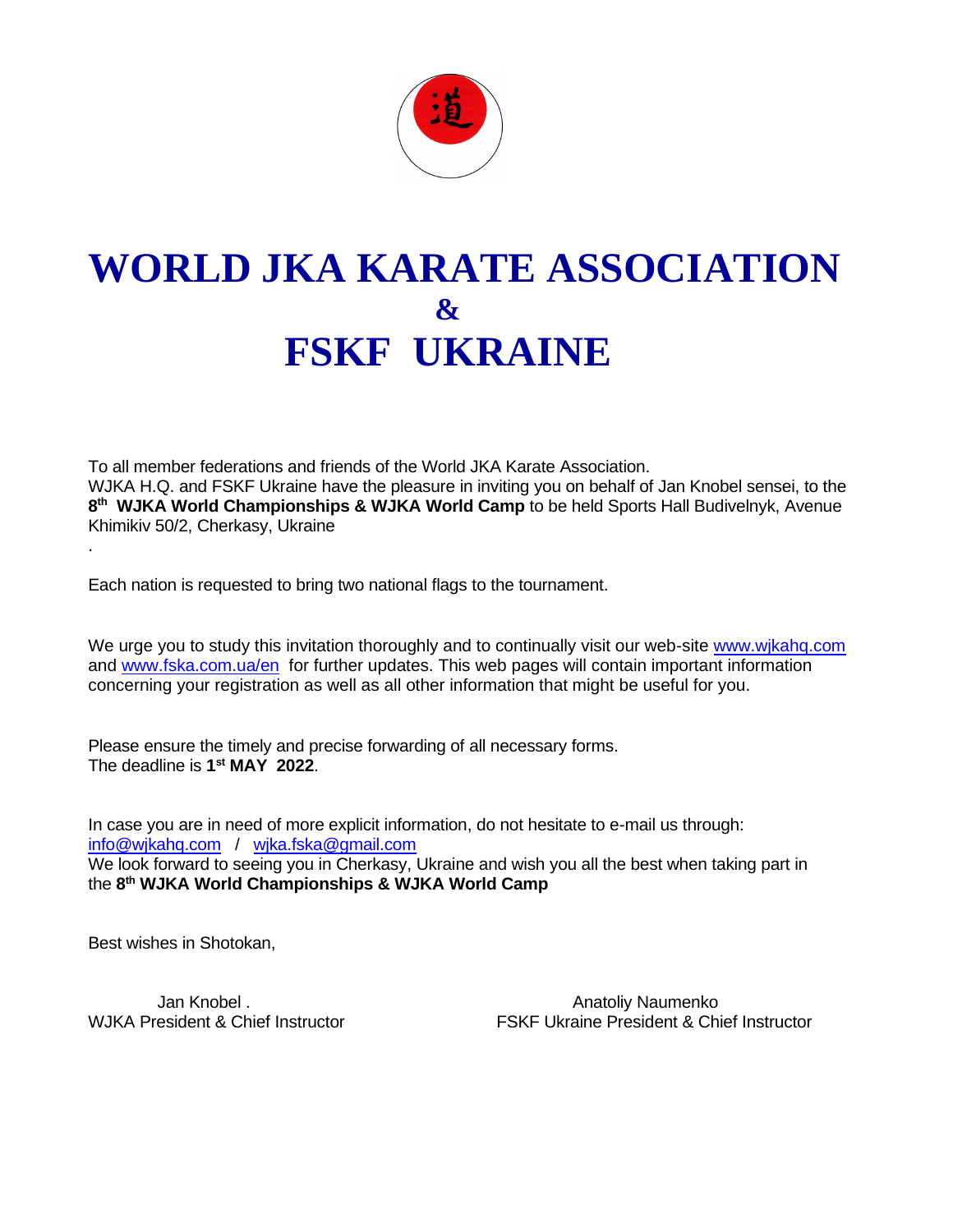

## **WORLD JKA KARATE ASSOCIATION**

## **8 th WJKA WORLD CHAMPIONSHIPS & WJKA WORLD CAMP**

**30th June – 03 rd July 2022**

## **GENERAL INFORMATION**

## **RESPONSIBLE ORGANIZATION :**

FSKF Ukraine Contact person: Sensei Anatoliy Naumenko 30-richcha Peremogy 10/1, Cherkasy 18000 - Ukraine Phone office : (+38) 050 313 93 79 / (+38) 093 315 48 90 Website FSKF Ukraine : [www.fska.com.ua](http://www.fska.com.ua/) / Email : [wjka.fska@gmail.com](mailto:wjka.fska@gmail.com) Website WJKA H.Q : [www.wjkahq.com](http://www.wjkahq.com/) / Email : info@wjkahq.com

## **VENUE :**

Sports Hall Budivelnyk Avenue Khimikiv 50/2, Cherkasy, Ukraine **[routemap](https://goo.gl/maps/qaaBPhuykwz)**

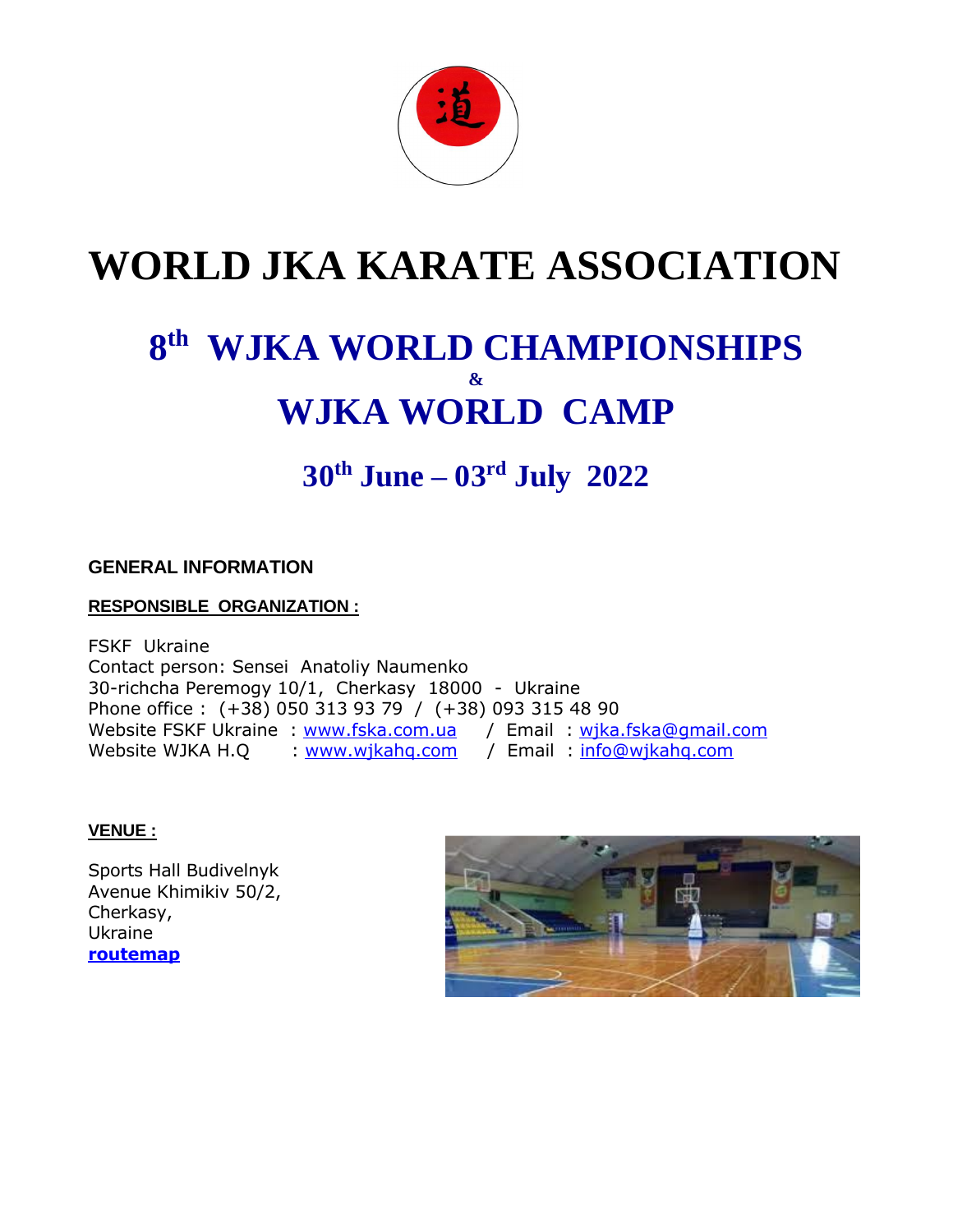## **LETTER OF INTENT :**

Please fill in and return the 'letter of intent' to WJKA HQ or FSKF Ukraine no later than **15th December 2021** This is not an entry form and does not replace the official entry form found elsewhere in this document!

## *IT IS HOWEVER VITALLY IMPORTANT THAT THE LETTER OF INTENT IS RETURNED ON OR BEFORE THE DEADLINE !*

Please do not confuse the 'Letter of intent' and the date of its return, **15th December 2021** with the 'Official Registration form' and 'monies payable' which must be submitted by **01st May 2022**

### **REGISTRATION :**

Deadline for Registration is 01<sup>st</sup> May 2022

## **TOURIST & VISA INFORMATION**

For all tourist information & visa view the site Travel to Ukraine <https://traveltoukraine.org/>

More links about Ukraine are

- <https://youtu.be/Pu8tL3ptXRM>
- <https://youtu.be/hkFdrOHQnAY>

If you need an invitation letter, please contact us not later than **30th January 2022**

## **TRANSPORT:**

Airport Kyiv Boryspil international airport : [http://www.kbp.aero](http://www.kbp.aero/)

Train / Bus Ukrainian railway :<http://www.uz.gov.ua/en>

Taxi <http://city-express.com.ua/en>

Car rental [http://en.sixt.ua](http://en.sixt.ua/)

Transport for Competitors / Teams on request :

From the Airport Kyiv Boryspil International is about 150 km to Cherkasy. If necessary, transportation can be arranged for an additional fee. To do this, you must give us the flight number and number of people. Contact by email to [wjka.fska@gmail.com](mailto:wjka.fska@gmail.com)

## **ACCOMMODATION**

You must book your own accommodation. Please book as soon as possible your accommodation Hotel Dnipro : <https://hoteldnipro.org.ua/en-us> Hotel Optima : <http://reikartz.com/en/hotels/cherkasy>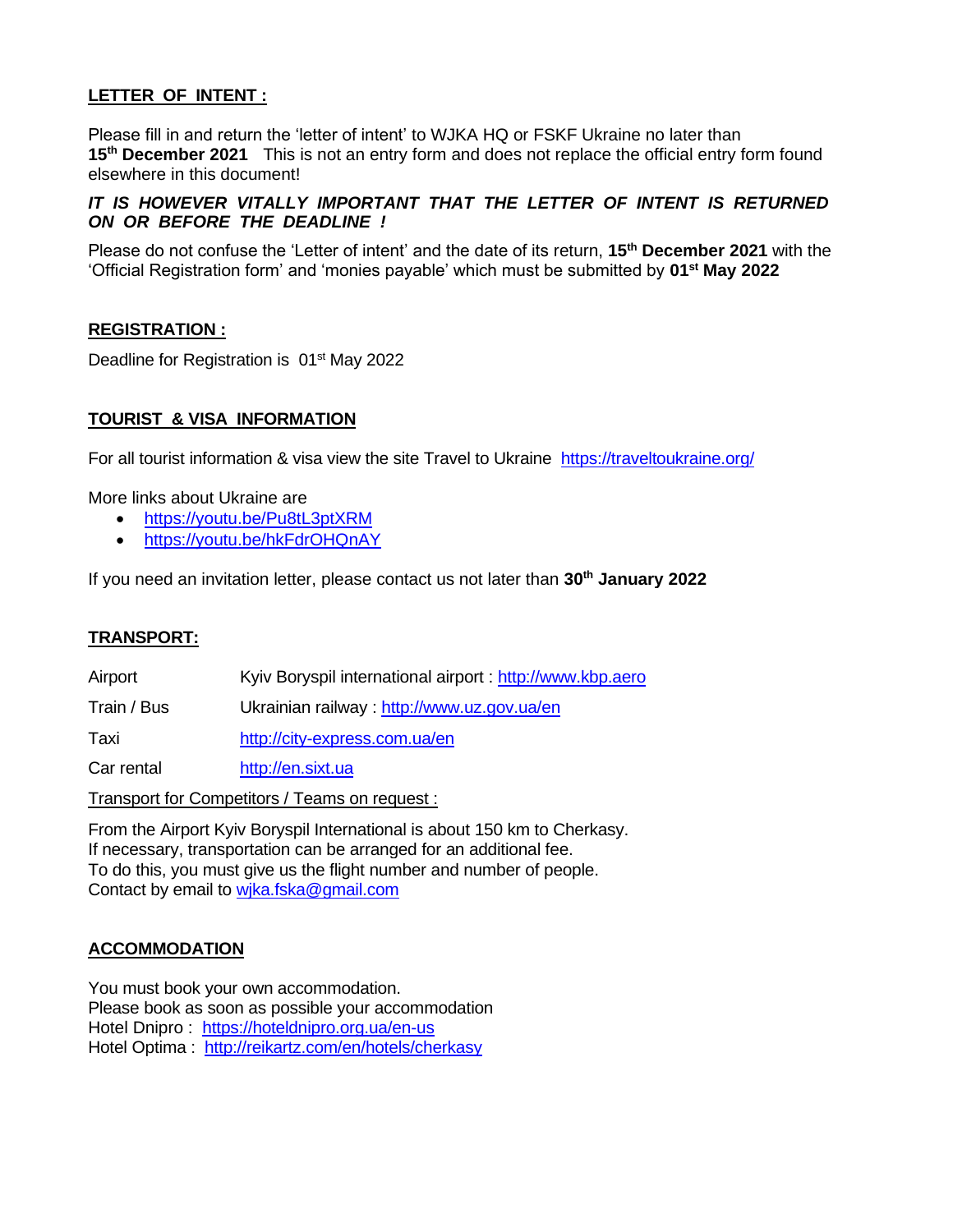## **IMPORTANT DATES :**

Letter of intent to be received by Invitation letter request to be received by Tournament / Camp / Examination registration forms to be received by Tournament / Camp / Examination fees payable by

th December 2021 th January 2022 01<sup>st</sup> May 2022 st May 2022

## **PAYMENT INFORMATION :**

The fees for participation, transportation, accommodation (where appropriate) and closing party must be paid in advance and proof of payment sent to WJKA HQ , The deadline is **01st May 2022** otherwise your registration will not be considered. Please transfer the money to the account indicated below:

| <b>Name of bank</b>        | <b>ING</b>                                     |
|----------------------------|------------------------------------------------|
| <b>Address bank</b>        | Postbus 1800, 1000 BV Amsterdam, Netherlands   |
| Account nr.                | <b>NL39 INGB 0007 0161 04</b>                  |
| <b>Beneficiary Name</b>    | <b>Stichting World JKA Karate Association</b>  |
| <b>Beneficiary Address</b> | Bredaseweg 42, 4702 KV Roosendaal, Netherlands |
| <b>IBAN</b>                | NL39INGB0007016104                             |
| <b>BIC</b>                 | <b>INGBNL2A</b>                                |
|                            |                                                |

**Note: All costs of money transfer is to the account of the participant organization** .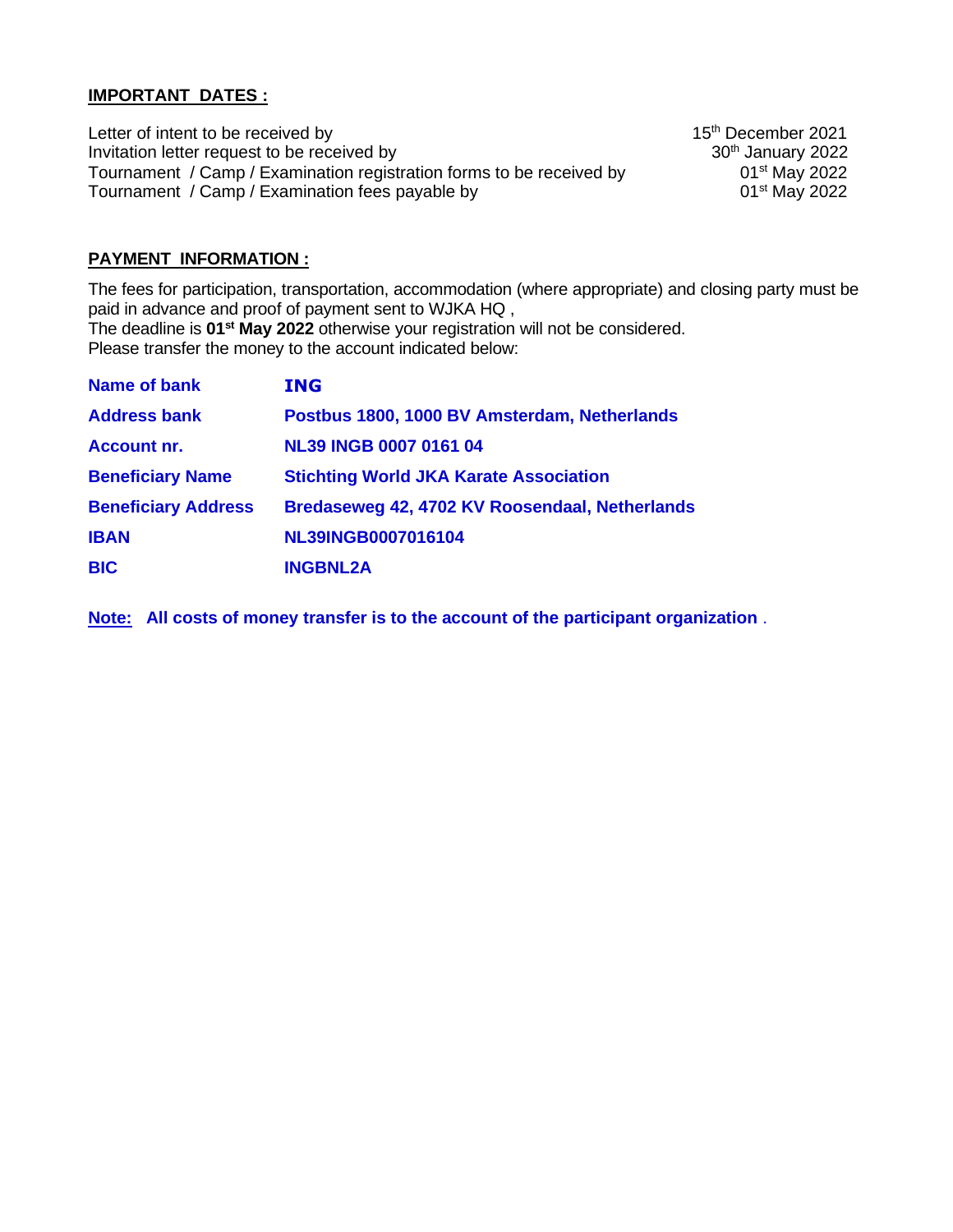

## **WORLD JKA KARATE ASSOCIATION**

## **8 th WJKA WORLD CHAMPIONSHIPS & WJKA WORLD CAMP**

**30th June – 03 rd July 2022**

## **PROGRAM**

The exact program will follow after the deadline of **1 th May 2022**

### **THURSDAY 30 June 2022**

- WJKA World Camp

## **FRIDAY 01 July 2022**

- WJKA World Camp
- WJKA Dan examinations
- WJKA Referee course

### **SATURDAY 02 July 2022**

- WJKA World Championship

## **SUNDAY 03 July 2022**

- WJKA World Championship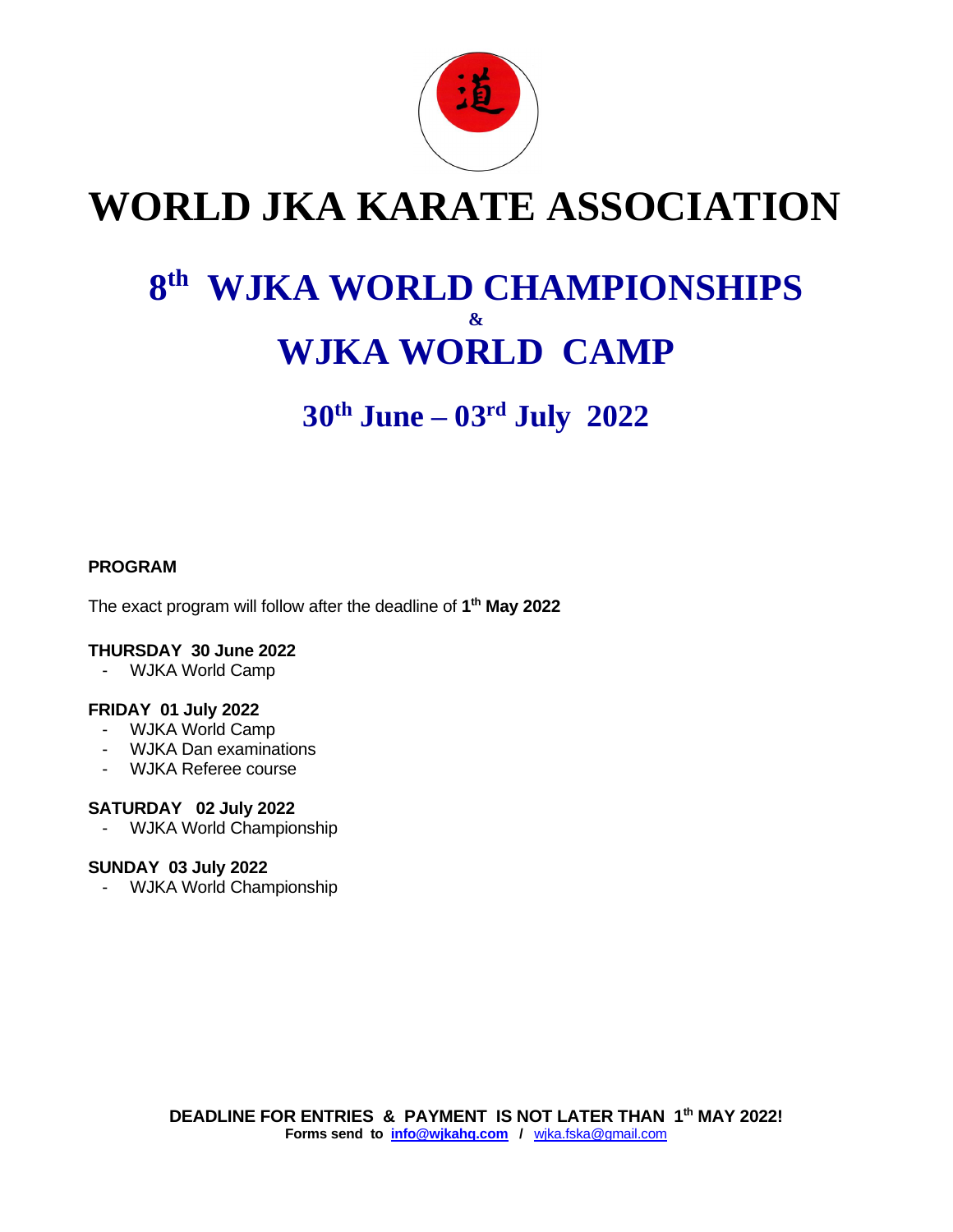## **8 th WJKA WORLD CAMP**

**Training will be given by International WJKA Instructors** 

## **Thursday June 30th**

• WJKA World Camp

## **Friday July 01st**

- WJKA World Camp
- WJKA Referee course
- WJKA Dan examinations

**WJKA World Camp training costs € 20,-- per person**

• The exact program will follow after the deadline of **1 st MAY 2022**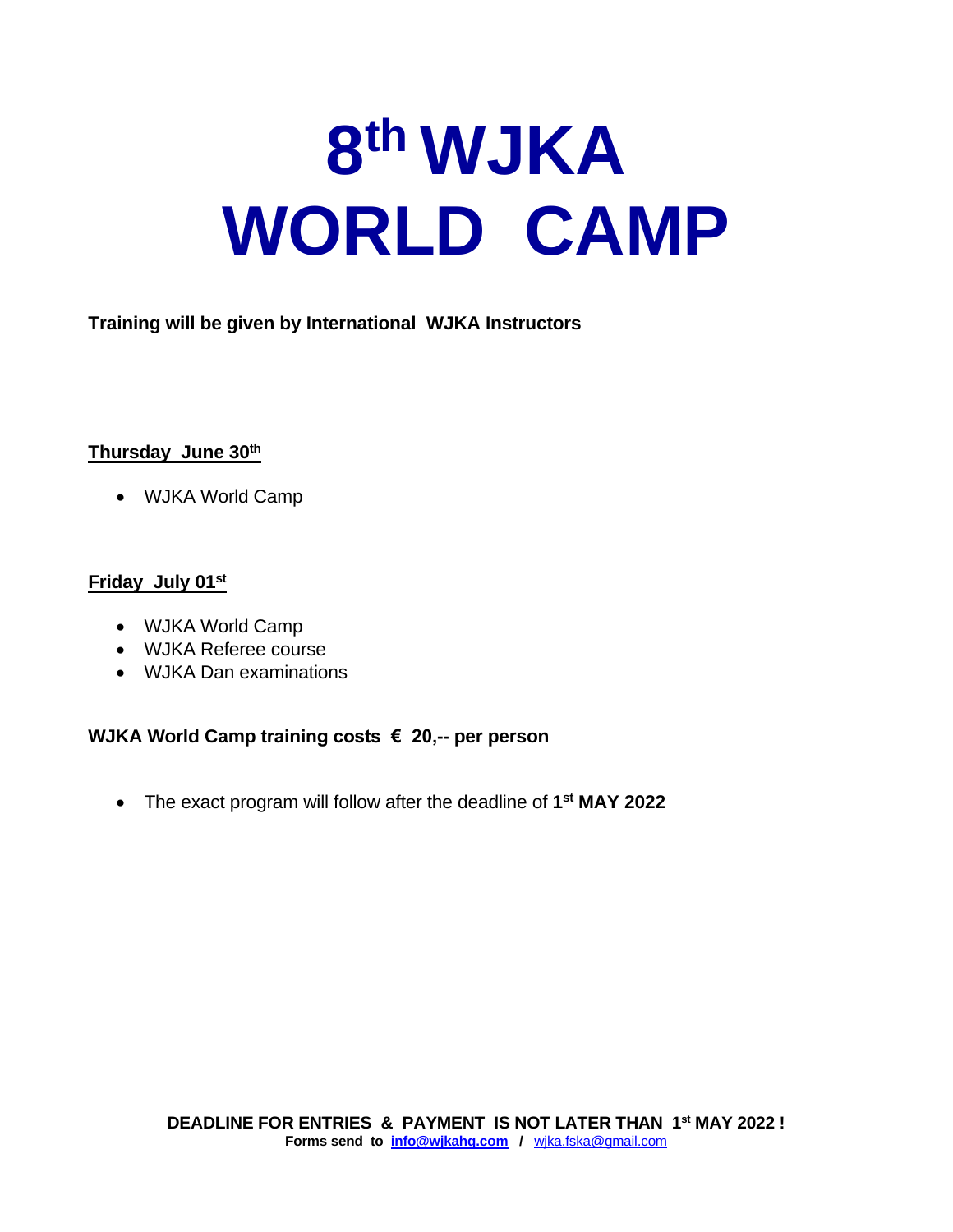## **WJKA DAN EXAMINATION**

## **Friday July 1 st 2022**

 $\blacksquare$ 

• **Attending gasshuku for Dan examination is compulsory**

| DAN FEES (incl. examination, certificate and registration) - members only |                   |
|---------------------------------------------------------------------------|-------------------|
| 1.Dan                                                                     | <b>EURO € 100</b> |
| 2.Dan                                                                     | <b>EURO € 100</b> |
| 3.Dan                                                                     | <b>EURO € 200</b> |
| 4.Dan                                                                     | <b>EURO € 200</b> |
| 5.Dan                                                                     | <b>EURO € 300</b> |
| 6.Dan                                                                     | <b>EURO € 300</b> |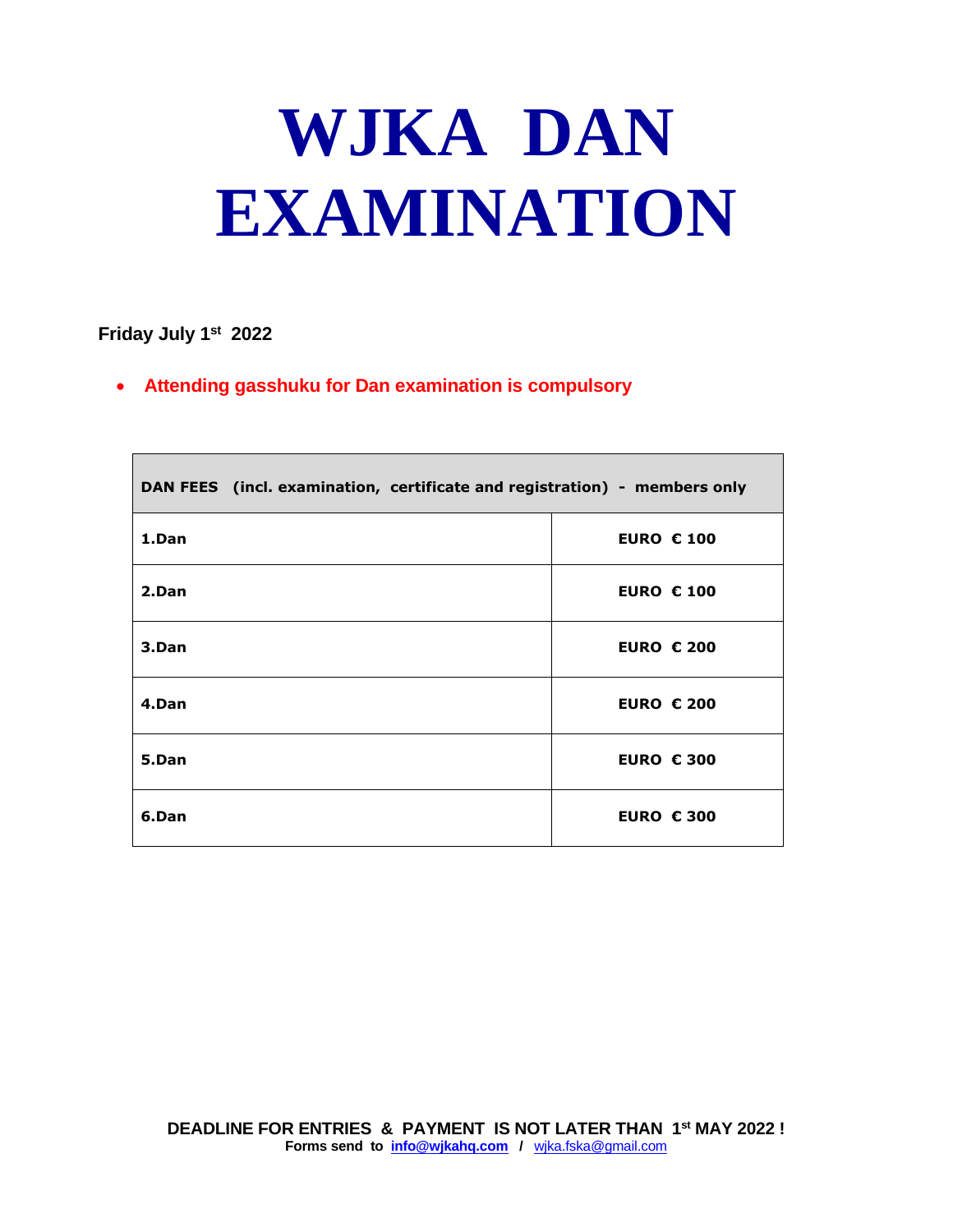## **8 th WJKA WORLD CHAMPIONSHIPS**

## **REFEREE's :**

Sensei Anatoliy Naumenko will be the Technical Director & Chief Referee for this Championship. Each organization can send a maximum 10 Referees / Judges.

## **DRESS CODE REFEREE's:**

According to WJKA dress code rules

## **COMPETITION RULES :**

WJKA rules view website [www.wjkahq.com](http://www.wjkahq.com/) or <http://www.wjkahq.com/events.php>

## **IMPORTANT :**

Deadline for registration is 1<sup>st</sup> MAY 2022.

Each country must cover their expenses for the travel as well as for their accommodation.

The contestants themselves must ensure that they have adequate insurance.

The Organizer or the Association (WJKA H.Q. & FSKF Ukraine) are not responsible if the money has not been transferred nor for any injury that may occur during the tournament.

## **PREPARATION OF PROTECTION GEAR :**

Each contestant should bring one's own protection gear: gloves, teeth protection, chest protectors (for girls) are optional but recommended. Groin protections are recommended for boys. Gloves / Mitts should be approved by WJKA (only white).

Every organization must bring their own red and white belts.

Any contestant who wears contact lenses should bring one's own spare lenses and required to re-attach the spare lenses within 2 minutes in case the lenses come off during the match.

## **OTHER MATTERS :**

Officially appointed tournament doctors and staff will be present and administer first aid.

The doctors hold the decision-making authority to decide if any injured contestant can continue the event or should withdraw from it.

Each contestant must carry their own health insurance and is responsible for his/her own health care and will have no claims on the tournament, officials, organizers or medical staff.

In case you need a doctor, you have to go to the hospital or you need an ambulance, it is for your own costs so be sure that you have a good insurance. The Organizer WJKA H.Q. and/or FSKF Ukraine does not accept any liability for injuries or other damages.

Each country must prepare its national flag for the opening ceremony.

## **Note:**

- No Coaching.
- Each country must have an English speaking interpreter available.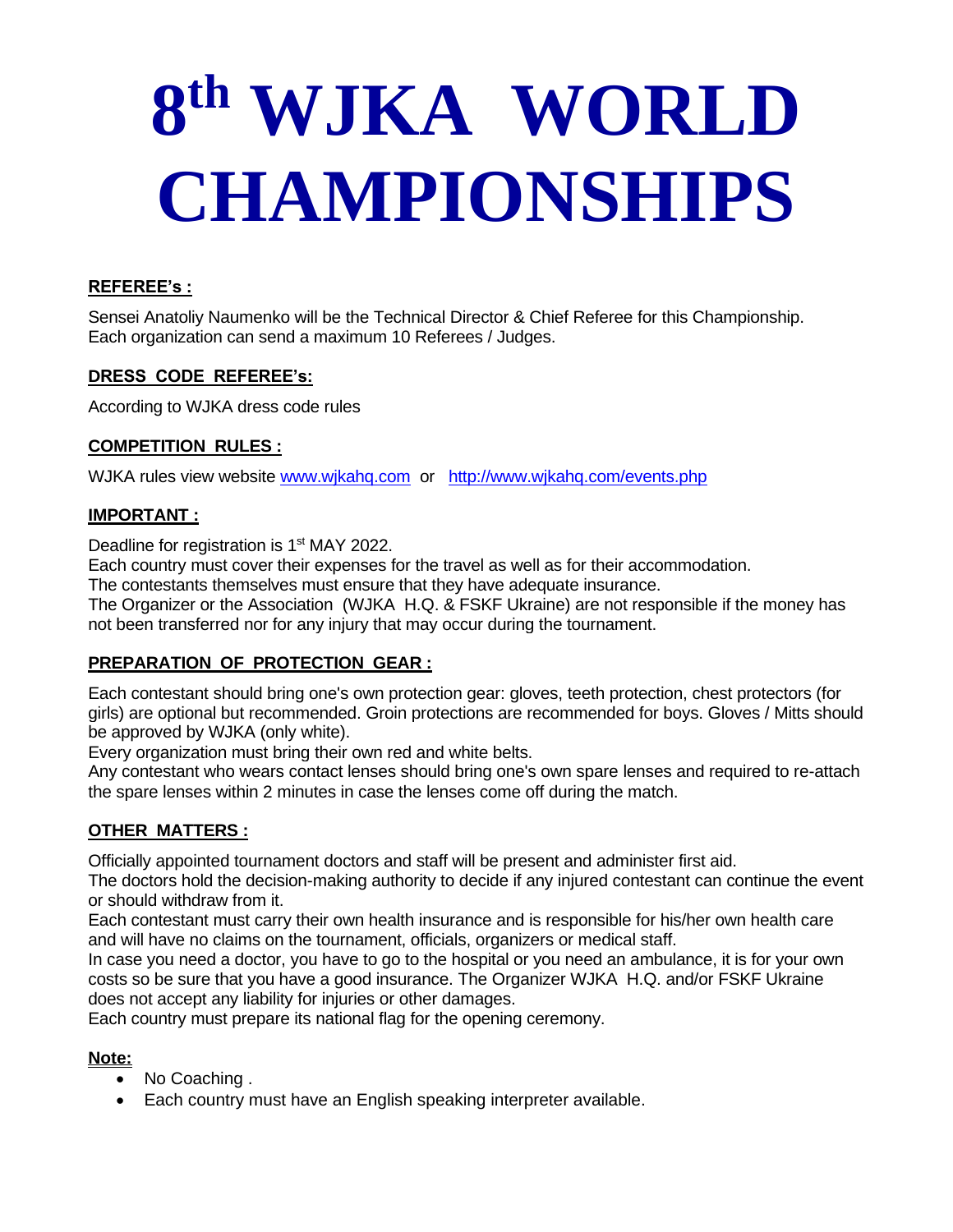## **Age category as on the day of the tournament**

## ➢ **Categories 10 - 6 Kyu (white, white/yellow, yellow, orange & green belt)**

|                   |          | Kata Ind. |   | Kumite Ind. |   |
|-------------------|----------|-----------|---|-------------|---|
| 6 & 7 yrs.        | 10-6 kyu | М         | F | M           |   |
| 8 & 9 yrs.        | 10-6 kyu | М         | F | M           |   |
| 10 & 11 yrs.      | 10-6 kyu | М         | F | M           | F |
| 12 & 13 yrs.      | 10-6 kyu | М         | F | M           |   |
| 14 & 15 yrs.      | 10-6 kyu | М         | F | M           | F |
| Seniors 16-18 yrs | 10-6 kyu | М         | F | M           | F |
| Seniors +19 yrs   | 10-6 kyu | М         | F | M           | F |
| Veterans +35 yrs  | 10-6 kyu |           | F |             |   |
| Veterans +40 yrs  | 10-6 kyu | М         |   | м           |   |

## ➢ **Categories 5 - 4 Kyu (blue & purple belt)**

|                   |         | Kata Ind. |    | Kumite Ind. |   |
|-------------------|---------|-----------|----|-------------|---|
| 6 & 7 yrs         | 5-4 kyu | м         | F. | М           |   |
| 8 & 9 yrs.        | 5-4 kyu | M         | F  | М           | F |
| 10 & 11 yrs.      | 5-4 kyu | M         | F  | Μ           | F |
| 12 & 13 yrs.      | 5-4 kyu | M         | F  | Μ           | F |
| 14 & 15 yrs.      | 5-4 kyu | M         | F  | Μ           | F |
| Seniors 16-18 yrs | 5-4 kyu | м         | F  | Μ           | F |
| Seniors +19 yrs   | 5-4 kyu | м         | F  | Μ           | F |
| Veterans +35 yrs  | 5-4 kyu |           | F  |             | F |
| Veterans +40 yrs  | 5-4 kyu | М         |    | М           |   |
|                   |         |           |    |             |   |

## ➢ **Categories +3 Kyu (brown & black belt)**

|                   |           | Kata Ind. |   | Kumite Ind. |   | <b>Kata Teams</b> |            |   | <b>Kumite Teams</b> |            |
|-------------------|-----------|-----------|---|-------------|---|-------------------|------------|---|---------------------|------------|
| 10 & 11 yrs.      | $+3.$ kyu | м         | F | М           | М |                   |            | М |                     |            |
| 12 & 13 yrs.      | $+3.$ kyu | M         |   | Μ           | M |                   | <b>MIX</b> | M | Е                   | <b>MIX</b> |
| 14 & 15 yrs.      | $+3.$ kyu | M         |   | Μ           | М |                   |            | М | F                   |            |
| Seniors 16-18 yrs | $+3.$ kyu | M         | F | Μ           | M |                   | <b>MIX</b> | М | F                   | <b>MIX</b> |
| Seniors +19 yrs   | $+3.$ kyu | M         | F | Μ           | М |                   | <b>MIX</b> | M | F                   | <b>MIX</b> |
| Veterans +35 yrs  | $+3.$ kyu |           | F |             |   |                   | <b>MIX</b> |   | F                   | <b>MIX</b> |
| Veterans +40 yrs  | $+3.$ kyu | M         |   | М           | M |                   |            | M |                     |            |
|                   |           |           |   |             |   |                   |            |   |                     |            |

## ➢ **Categories Kata ASAI Ryu**

| Youth up to 10 yrs | up to 4 kyu | M |   |
|--------------------|-------------|---|---|
| Youth up to 15 yrs | up to 4 kyu | M | F |
| Seniors +16 jr     | up to 4 kyu | M | F |
|                    |             |   |   |
| Youth up to 15 yrs | $+3.$ kyu   | М | F |
| Seniors +16 jr     | $+3.$ kyu   | M | F |

Competitor can only start in the Juniors, Seniors or Veterans category!!! A copy of the certificate may be asked to confirm the grade.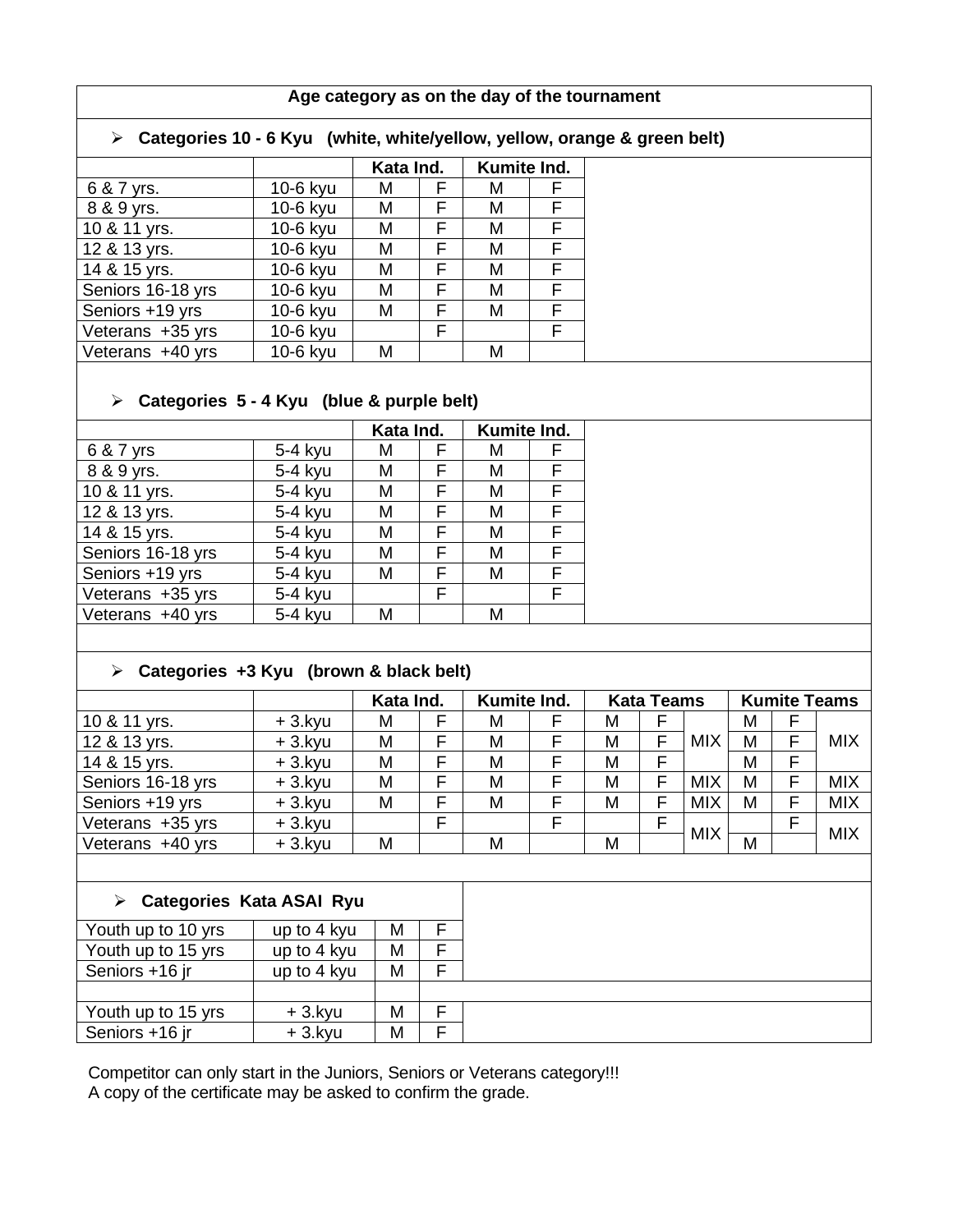## **KATA INDIVIDUAL**

## **10-4. Kyu**

| Pre eliminations - Heians |                                     |
|---------------------------|-------------------------------------|
| <b>Finals</b>             | - Free choice (view WJKA kata list) |

## **+3 Kyu**

| 1 <sup>st</sup> Round | - Heians                              |
|-----------------------|---------------------------------------|
| $2nd$ Round           | - Basai Dai / Kanku Dai / Jion / Empi |
| <b>Finals</b>         | - Free choice (view WJKA kata list)   |

### **KATA ASAI RYU**

| Pre eliminations | - Free choice (view Asai Ryu kata list) |
|------------------|-----------------------------------------|
| <b>Finals</b>    | - Free choice (view Asai Ryu kata list) |

## **TEAM KATA +3 Kyu**

|               | Pre eliminations - Free choice (view WJKA kata list) |
|---------------|------------------------------------------------------|
| <b>Finals</b> | - Free choice (view WJKA kata list)                  |

## **KUMITE INDIVIDUAL**

Ippon Shobu - WJKA Rules

## **TEAM KUMITE +3 Kyu**

|  | Junior: 3 Male (+ 1 Reserve) |
|--|------------------------------|
|  | 3 Female (+ 1 Reserve)       |
|  | $Mixed (2 Male + 1 Female)$  |

| Senior: | 3 Male (+ 1 Reserve)                        |
|---------|---------------------------------------------|
|         | 3 Female (+ 1 Reserve)                      |
|         | Mixed $(2 \text{ Male} + 1 \text{ Female})$ |

## **COMPETITION FEES:**

- Individual Kata: € 20,-- per person
- Individual Kumite: € 20,-- per person<br>- Team:  $\epsilon$  40,-- per team
- $\epsilon$  40,-- per team